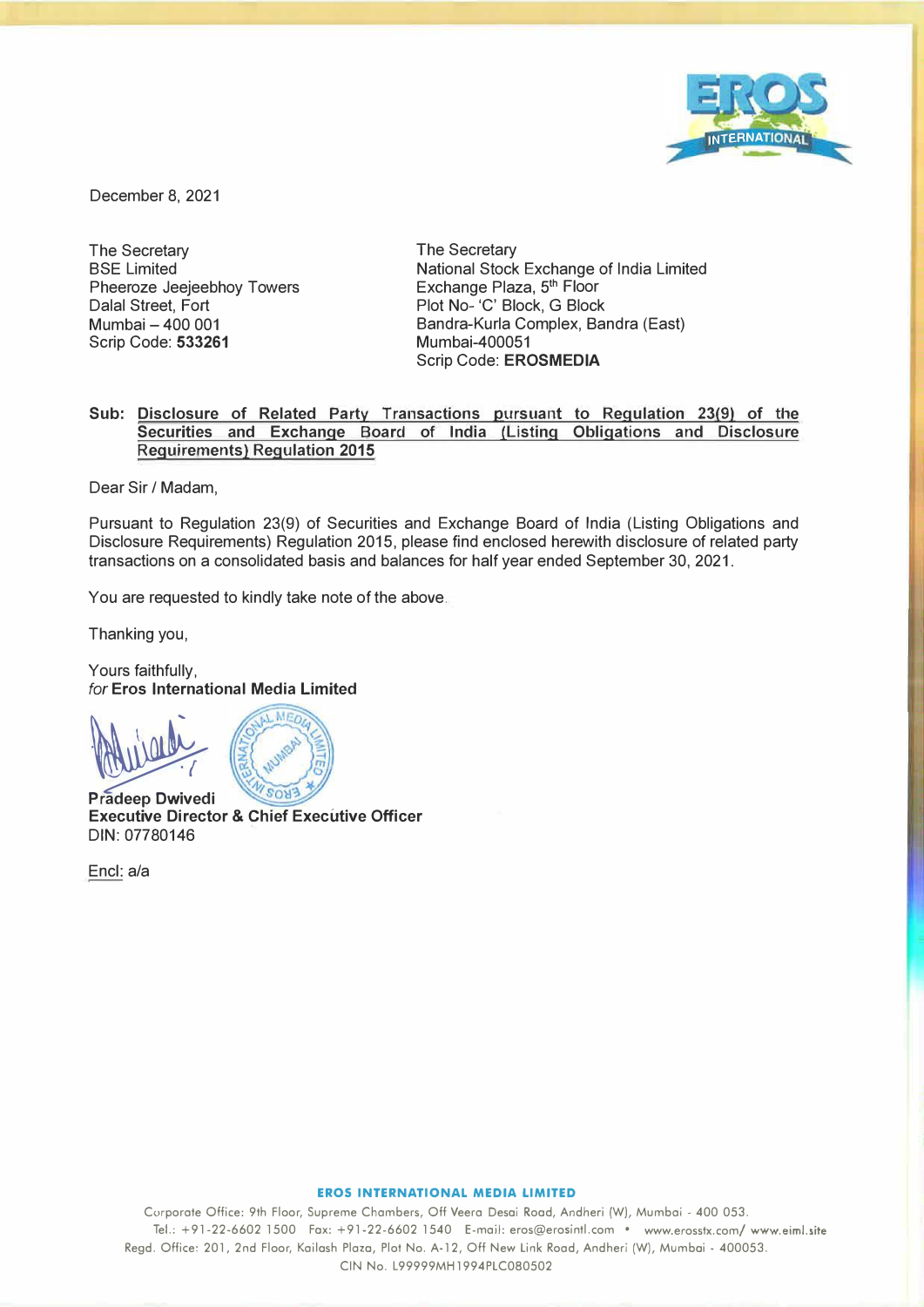

# **Disclosure of Related Party Trasaction on consolidated basis for the half year ended 30 September 2021 pursuant to Regulation 23(9) of SEBI (Listing Obligations and Disclosure Requirements) Regulation 2015**

#### **a) Parent entity**

| Relationship                                             | <b>Name</b>                                                                                                                                                                                                                                                                                                                                                                                |  |  |  |
|----------------------------------------------------------|--------------------------------------------------------------------------------------------------------------------------------------------------------------------------------------------------------------------------------------------------------------------------------------------------------------------------------------------------------------------------------------------|--|--|--|
| Ultimate holding company                                 | Eros STX Global Corporation<br>(formerly known as Eros International PLC)                                                                                                                                                                                                                                                                                                                  |  |  |  |
| Holding company                                          | Eros Worldwide FZ LLC                                                                                                                                                                                                                                                                                                                                                                      |  |  |  |
| b) List of Key management personnel (KMP)                | Mr. Sunil Lulla – Executive Vice Chairman & Managing Director<br>Mr. Kishore Lulla - Executive Director<br>Mr. Farokh Gandhi - Executive Director & Chief Financial Officer (India)<br>[up to 14 August 2021]<br>Mr. Pradeep Dwivedi - Executive Director & Chief Executive Officer -<br>India<br>Mr. Vijay Jayantilal Thaker - Vice President - Company Secretary &<br>Compliance Officer |  |  |  |
| Relatives of KMP with whom transactions exist            | Mrs. Manjula Lulla (wife of Mr. Kishore Lulla)<br>Mrs. Krishika Lulla (wife of Mr. Sunil Lulla)<br>Mrs. Meena A. Lullla (mother of Mr. Sunil Lulla)                                                                                                                                                                                                                                        |  |  |  |
| Entities over which KMP exercise significant influence   | <b>Shivam Enterprises</b><br>Eros Television India Private Limited                                                                                                                                                                                                                                                                                                                         |  |  |  |
| Fellow subsidiary company (with whom transactions exist) | <b>Eros Digital Private Limited</b><br>Eros International Limited, United Kingdom<br>Eros Digital FZ LLC<br>Eros Films Limited, Isle of Man<br>Eros International USA Inc, USA                                                                                                                                                                                                             |  |  |  |

Balances and transaction between the Company and its subsidiaries, which are related parties of the company, haye been eliminated on consolidation and are not disclosed



## **EROS INTERNATIONAL MEDIA LIMITED**

Corporote Office: 9th Floor, Supreme Chambers, Off Veera Desai Road, Andheri (W), Mumbai - 400 053. Tel.: +91-22-6602 1500 Fax: +91-22-6602 1540 E-mail: eros@erosintl.com • www.erosstx.com/ www.eimLsite Regd. Office: 201, 2nd Floor, Kailash Plaza, Plot No. A-12, Off New Link Road, Andheri (W), Mumbai - 400053. CIN No. L99999MH1994PLC080502